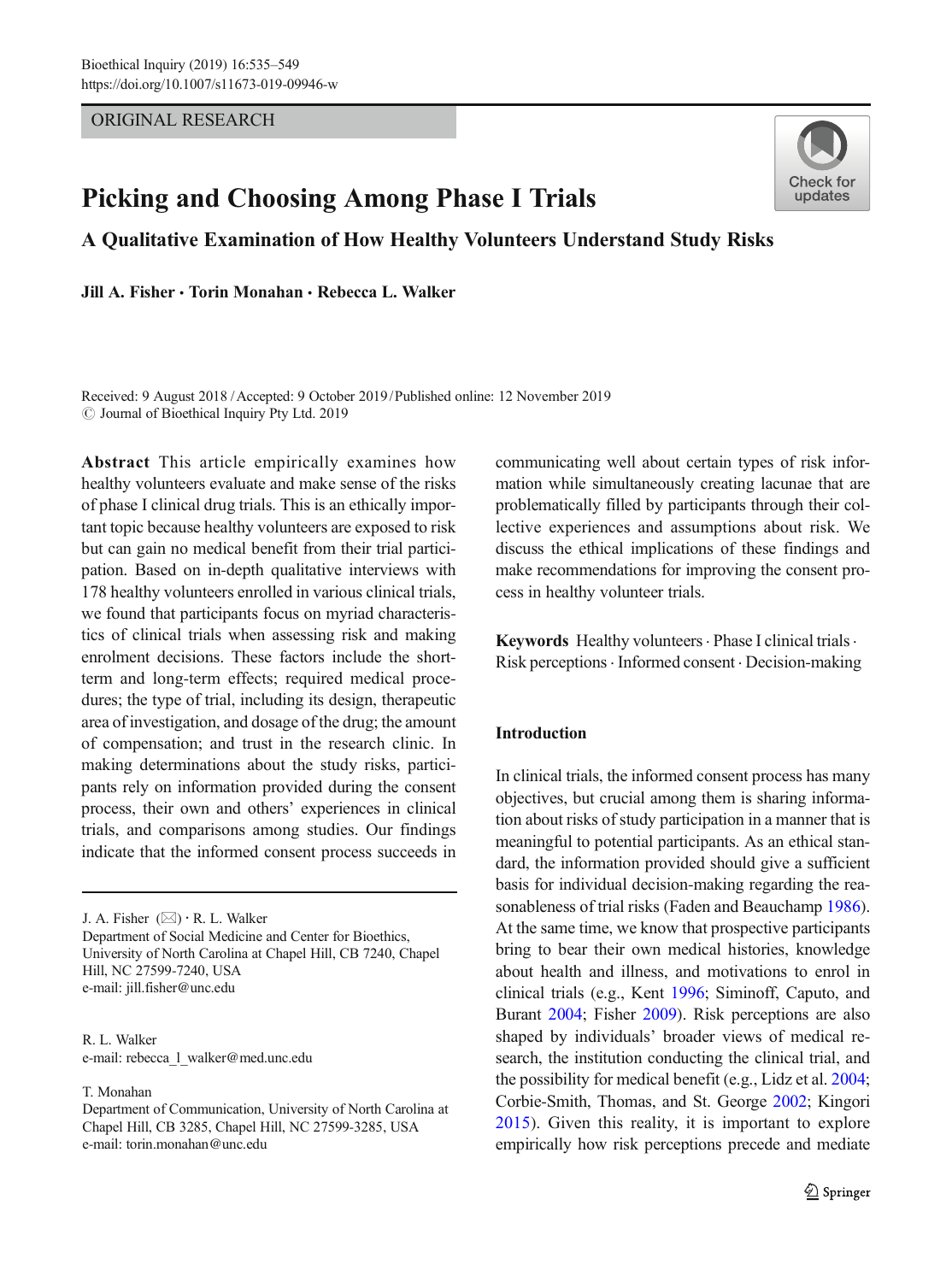formal informed consent processes and how they guide individual decision-making.

Healthy volunteers who participate in phase I clinical trials offer a case study of how risk perceptions are constructed, negotiated, and maintained. Healthy volunteers are a particularly important population of clinical trial participants because they have no possibility for direct medical benefit that might offset the risk—or their perception of the risk—to which they are exposed. Specifically, phase I trials test the safety and/or tolerability of investigational drugs. These trials help establish doses for future trials and assess a medication's adverse effects rather than test its efficacy (Kass et al. [2007\)](#page-13-0). Bioethics scholars generally consider these trials to be low risk (e.g., Emanuel et al. [2015;](#page-13-0) Johnson et al. [2016\)](#page-13-0), but participants routinely experience temporary discomforts, such as headaches and gastrointestinal changes, as well as more serious issues, such as changes to kidney or liver function and to blood counts or production, which generally resolve quickly after discontinuation of the investigational drug (Sibille et al. [1998](#page-14-0)). Prospective participants are nonetheless warned that serious or lifethreatening problems can occur, including the possibility of death (Chan [2016;](#page-13-0) Wood and Darbyshire [2006\)](#page-14-0). Published studies show that healthy volunteers appraise risk when deciding whether to enrol in phase I trials (Roberts and Kim [2017](#page-14-0); Grady et al. [2017](#page-13-0)). Yet, little is known about the particular factors that inform healthy volunteers' risk perceptions.

Phase I trials are also distinct from later-phase trials in two important ways that might influence healthy volunteers' risk perceptions. First, participants are often confined to a residential research facility during phase I trials. This requirement standardizes participants' diet and activity, and it allows for frequent data collection through blood draws and other medical procedures (Fisher [2020\)](#page-13-0). Second, most healthy volunteers enrol serially in phase I trials for the financial compensation, a practice which makes them quite savvy research participants (Abadie [2010](#page-13-0); Elliott [2008](#page-13-0); Tishler and Bartholomae [2003](#page-14-0)). Confinement and repeat participation shape healthy volunteers' risk perceptions through their personal trial experiences (Fisher [2015a](#page-13-0)) and the stories they share with each other about risky studies (Fisher [2015b\)](#page-13-0). These factors together imply that informed consent processes—or ethical positions—that presume a "study naïve" population (Fisher [2006](#page-13-0); Grady [2015](#page-13-0)) may be delusory in phase I trials. To achieve sufficient contextual grounding for adequate consent in these particular circumstances, one must attend to healthy volunteers' actual formation of phase I trial risk perceptions. Doing so can help researchers assess how well they are succeeding in fulfilling the ethical ideal of meeting participants where they are in the informed consent process.

Drawing upon in-depth qualitative research with 178 U.S. healthy volunteers, this investigation aims to illustrate potential ethical complexities in how participants with a range of trial experiences understand risk when they enrol in clinical trials for compensation. We find that myriad factors shape how healthy volunteers make determinations about the risks as part of their decisions to enrol in phase I trials. Our findings illustrate how the informed consent process successfully communicates certain types of risk information while simultaneously creating lacunae that participants problematically fill by drawing on their collective experiences and assumptions about risk. These gaps in the informed consent process, moreover, are not obviously perceptible to the ethically concerned researcher or ethics review board member. Such blind spots in the ethical conduct of phase I trials require attention to the perceptions of healthy volunteers themselves.

## **Methods**

This article uses a single wave of data from a longitudinal study on healthy volunteers' phase I participation (Edelblute and Fisher [2015\)](#page-13-0). To identify clinical trial participants, we recruited our sample from seven phase I clinics across the United States (three on the East Coast, two in the Midwest, and two on the West Coast). This clinic sampling strategy, which we deployed successfully in previous research (e.g., Fisher [2015a\)](#page-13-0), was designed to increase the demographic diversity of healthy volunteers in our study. The clinics were not involved in the study design or data analysis; they merely gave us permission to recruit their trial participants for our study. The phase I trials in which participants were enrolled varied from clinic to clinic, with our approach targeting healthy volunteers broadly rather than specific types of phase I trials or therapeutic areas. All healthy volunteers who spoke either English or Spanish and were enrolled in a clinical trial during our clinic recruitment visits were eligible to participate in our study. Approximately 90 per cent of the participants we invited to participate enrolled. The study was reviewed and approved by the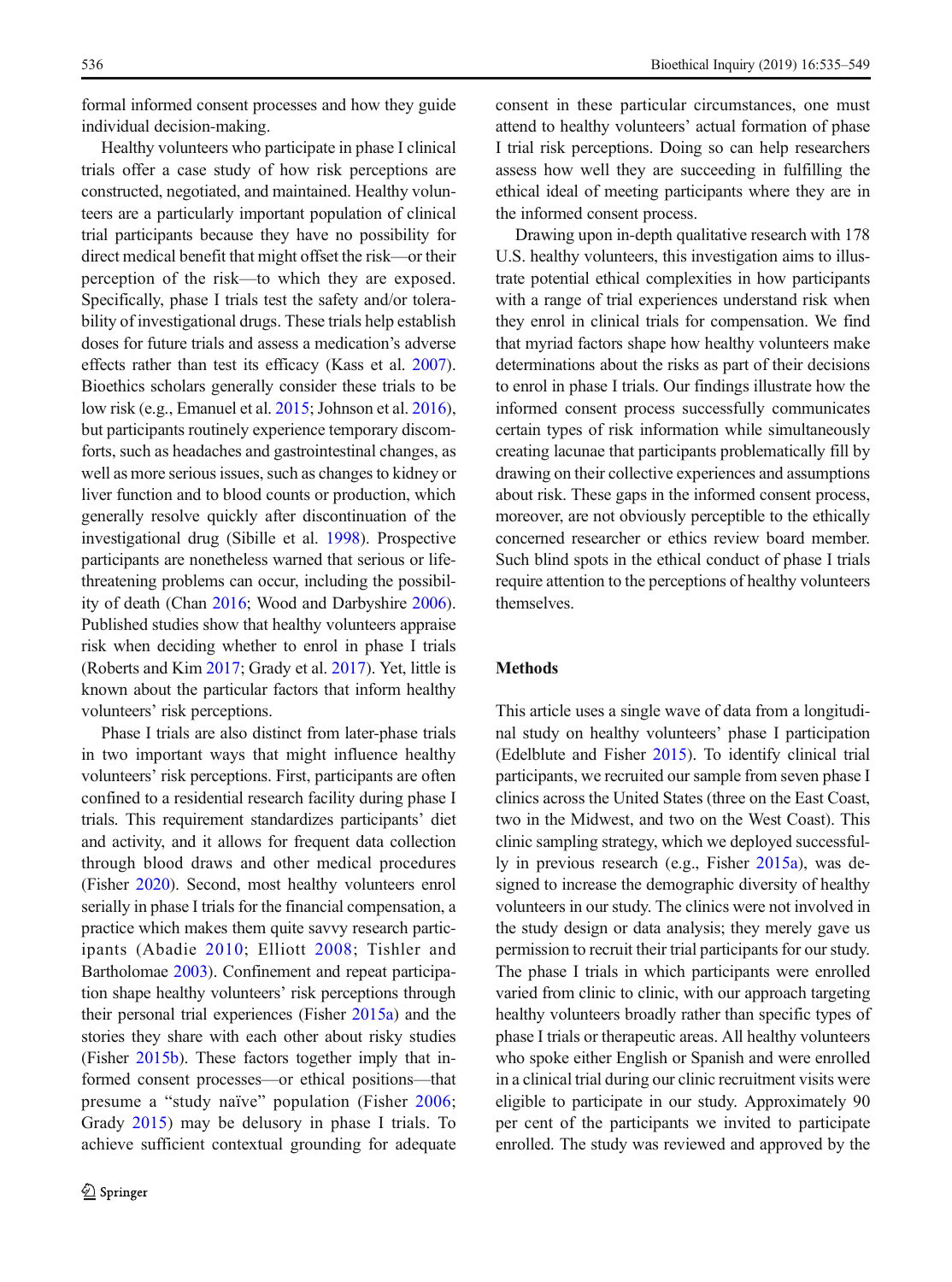Biomedical Institutional Review Board at the University of North Carolina at Chapel Hill. All research participants provided written informed consent.

For this article, we draw upon the semi-structured interviews we conducted with 178 participants between May and December 2013 at the time of their enrolment in our larger study. Semi-structured interviews follow an interview guide but allow the interviewer to adapt the questions asked of participants based on each individual's responses and experiences. This interviewing method is particularly well suited to exploratory research in which interviewers want to leave the range of responses to questions as open-ended as possible (Patton [2002\)](#page-14-0). These interviews were conducted faceto-face, and they probed participants' perceptions of the risks and benefits of trial participation, their decisionmaking about enrolment in trials, and their prior experiences in studies. We also collected participants' demographic information, such as their gender, race, ethnicity, employment status, and household income.

Table 1 provides our sample's demographic characteristics. Reflecting broader trends in healthy volunteer trials (Grady et al. [2017](#page-13-0); Fisher and Kalbaugh [2011\)](#page-13-0), our participants were predominantly men (74%) and from underrepresented minority groups (68%). The typical participant was un- or underemployed, had an annual household income of less than \$25,000, did not have a college degree, and was over the age of thirty. The majority of participants also had prior phase I trial experience. Only 21 per cent were in their first clinical trial when we enrolled them in our study, and more than half (51.1%) had participated in at least five studies.

All interviews were transcribed in full, and two members of our research team coded each transcript using Dedoose qualitative research software. The codebook captured themes under investigation in the study (e.g., risk perception, benefit perception, decision-making) as well as themes that emerged from participants' interviews (e.g., specific study risks, study oversight as a risk mitigator, trust in the clinics). As part of our analysis, we exported from Dedoose all transcript excerpts that had been coded as risk perceptions. Reading through the 2,018 risk-related excerpts from the 178 participants, we then created a list of factors that contributed to participants' determinations of risk, identifying when participants were relying on the consent process, information gathered through their clinical trial experience or other participants, and/or a misunderstanding of the risks. We then identified representative quotes for the **Table 1** Demographics of study participants  $(n = 178)$ 

|                                                 | n              | $\%$  |
|-------------------------------------------------|----------------|-------|
| Gender                                          |                |       |
| Women                                           | 47             | 26.4% |
| Men                                             | 131            | 73.6% |
| <b>Race/Ethnicity</b>                           |                |       |
| Non-Hispanic white                              | 57             | 32.0% |
| <b>Black / African American</b>                 | 72             | 40.4% |
| American Indian                                 | $\overline{c}$ | 1.1%  |
| Asian                                           | 6              | 3.4%  |
| Hawaiian / Pacific Islander                     | $\overline{c}$ | 1.1%  |
| More than one race                              | 13             | 7.3%  |
| Hispanic <sup>1</sup>                           | 38             | 21.3% |
| Age                                             |                |       |
| $18 - 21$                                       | 6              | 3.4%  |
| $22 - 29$                                       | 34             | 19.1% |
| $30 - 39$                                       | 58             | 32.6% |
| $40 - 49$                                       | 54             | 30.3% |
| $50+$                                           | 26             | 14.6% |
| Household Income <sup>2</sup>                   |                |       |
| Less than \$10,000                              | 30             | 16.9% |
| \$10,000 to \$24,999                            | 52             | 29.2% |
| \$25,000 to \$49,999                            | 71             | 39.9% |
| \$50,000 to \$74,999                            | 13             | 7.3%  |
| \$75,000 to \$99,999                            | 7              | 3.9%  |
| \$100,000 or more                               | $\overline{4}$ | 2.2%  |
| <b>Educational Attainment</b>                   |                |       |
| Less than high school                           | 12             | 6.7%  |
| High school or equivalent                       | 37             | 20.8% |
| Some college                                    | 52             | 29.2% |
| Trade/technical/vocational training             | 19             | 10.7% |
| Associate degree                                | 21             | 11.8% |
| Bachelor's degree                               | 32             | 18.0% |
| Graduate degree                                 | 5              | 2.8%  |
| <b>Employment Status<sup>3</sup></b>            |                |       |
| Full-time / business owner (self-employed)      | 45             | 25.3% |
| Part-time / independent or irregular contractor | 60             | 33.7% |
| Unemployed / retired                            | 73             | 41.0% |
| <b>Clinical Trial Experience</b>                |                |       |
| 1 study                                         | 38             | 21.3% |
| 2–4 studies                                     | 49             | 27.5% |
| $5-10$ studies                                  | 45             | 25.3% |
| $11-200$ studies                                | 46             | 25.8% |

<sup>1</sup> The category Hispanic includes all racial groups. Hispanic participants in our sample identified as white, black, American Indian, Native Hawaiian/Pacific Islander, and more than one race.

<sup>2</sup> Datum for household income was not reported by one participant.

<sup>3</sup> These data are based on consolidated definitions of each employment category that we used to standardize self-reported data from participants.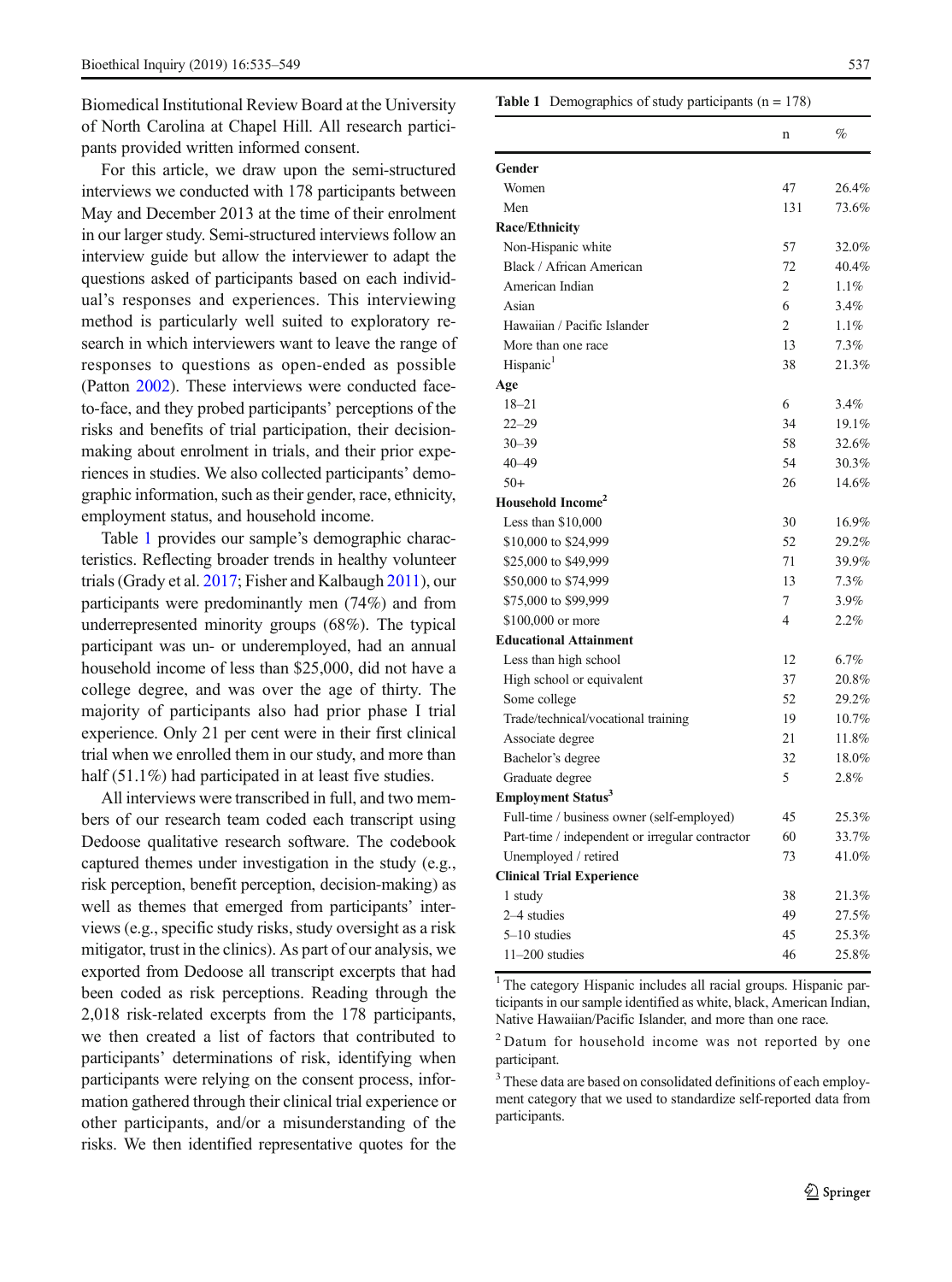most salient of these factors. When presenting quotes below, we use pseudonyms to maintain the confidentiality of our participants' identities.

## Results

Healthy individuals interested in enrolling in a phase I trial often have the opportunity to pick and choose among a variety of different studies. Even a single research facility might open recruitment for several trials simultaneously. As a result, prospective participants could decide to join a study based on its logistics, such as the dates or length of confinement, the amount of compensation, and/or the risks. Here, we concentrate on how healthy volunteers make sense of phase I trial risks, particularly when making decisions about their own study participation. We do so by investigating how risk perceptions are shaped both by information traditionally included in and absent from the trial consent process, as well as personal factors, such as family medical histories and trust in the research enterprise.

Comparative Risk Evaluations

Even though compensation motivates healthy volunteers to enrol in phase I trials, risk assessment also affects their decision-making. However, participants offer different comparative frameworks for their assessment of trial risks. For example, Willie, a black man in his thirties who had participated in six studies, weighed the financial benefit against the risk:

It's good paying rewards, but … there's always a consequence or something that's bad could happen. So, I'd have to be mindful of those risks. … Money is not really everything in life, you know. … Health is your greatest asset.

Participants adamant about the value they place on their health must judge which studies are worth the offered compensation. Leon, a black man in his thirties who had participated in fifteen studies, explained,

Some studies you would feel like, okay, … it's not worth just the risks, you know. … [To make a decision] I might as well know exactly what's going on, what the medication is, how many times it's been tested on humans—not lab rats, not monkeys, not dogs. … I wanna know how many milligrams it is, how many times I will be dosed, you know, so that's something that you have to look out for if you ever plan on doing studies.

Leon relied on a lay form of scientific expertise about phase I trial risks to determine which studies to join or avoid. As another example, Victor, a black man in his forties who had participated in an estimated seventy studies, believed that phase I participation is inherently risky, so he based his decisions on the severity and duration of possible side effects:

There's going to be risk. … The question now is what … kind of studies do I want to do? The specific studies that I wouldn't do: anything that has to do with my nervous system, I wouldn't touch. If it's a-, let's say, hep C, there is a chance it's going to pass through my body real quick. You know, I'll find out what the half-life is and just how much we're gonna get dosed. So, you weigh how much you getting dosed and weigh how much you getting paid, and then you compare that to the side effects. … Because if the side effects was extremely bad, I wouldn't even do it.

While the dose of the drug was also important to Victor, he focused more on the class of the investigational drug, the time expected for it to remain in his body, and the potential side effects. Importantly, all three men claimed that they would refuse certain studies regardless of the compensation. As we explore below, healthy volunteers weigh myriad factors as they choose among studies with differing types of risk.

## Short-Term Effects

The key risk information included in consent forms and trial information sheets pertains to the potential side effects of the investigational drug. In phase I trials, these are typically short-term symptoms that are expected to resolve after discontinuation of the drug (Johnson et al. [2016\)](#page-13-0). When the possible side effects mirror everyday ailments, healthy volunteers tend to voice less concern about the risks of participating. Symptoms perceived as unusual or extreme are more likely to evoke concern, whether or not these are literally detailed during the consent process. For example, Rubin, a white man in his twenties enrolled in his first study, commented on that trial's risks: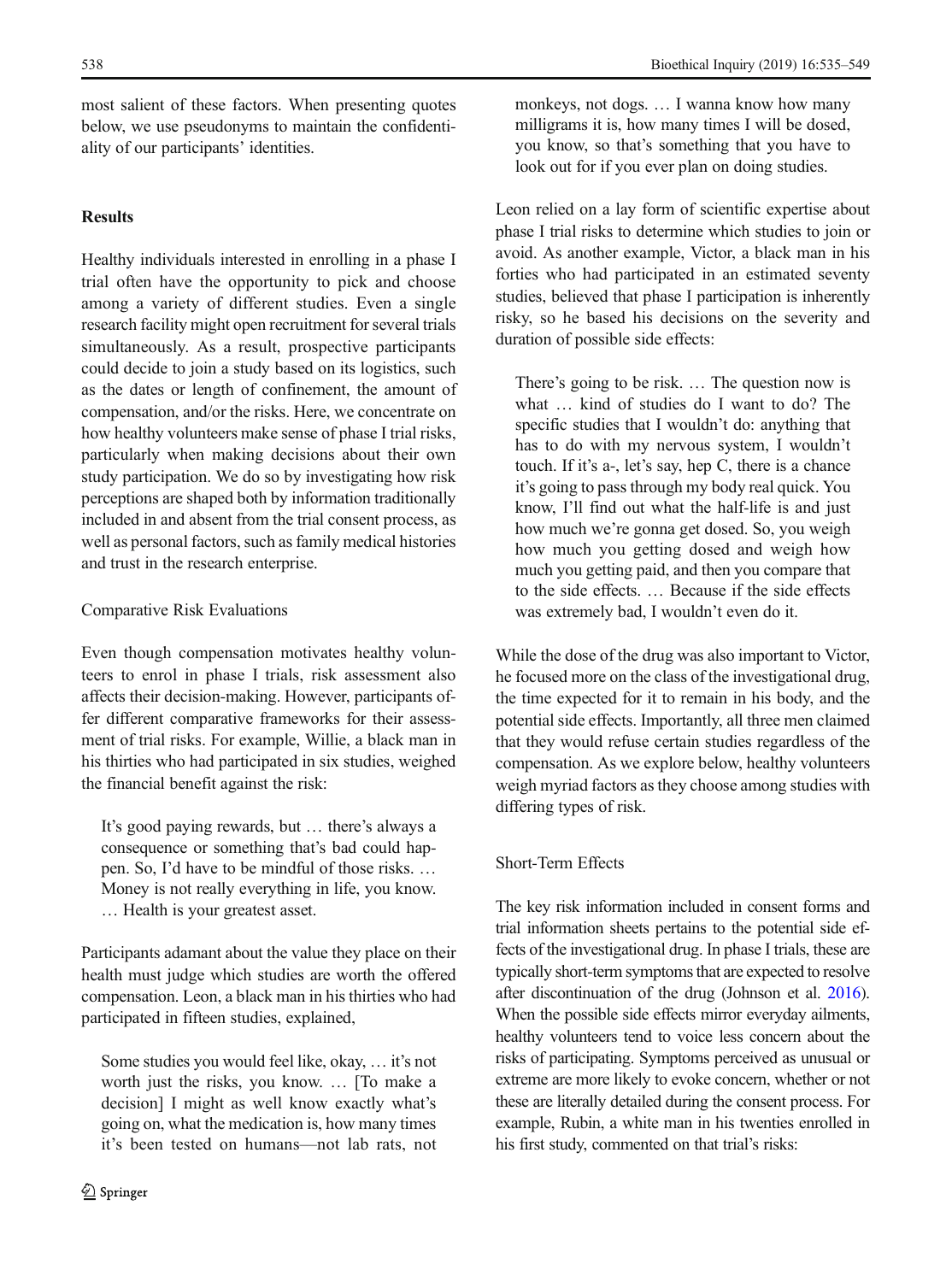Like the side effects they have for this one—nausea, headache, fever, flu-like symptoms—that's not very much. [In the past,] I had the flu for a week, and I was stuck on the couch and I was puking and using the bathroom every ten minutes. That was-, [pauses] that I could deal with [in a study]. But [if it were] anything like malfunction with my body or like start losing parts, [laughs] stuff like that, no, I wouldn't do it.

Another first-time participant, Jennifer, a white woman in her twenties, was similarly nonchalant about the risks, saying, "[The] side effects it had weren't really that horrible, so that didn't worry me." While she did not welcome symptoms like headaches, she saw these as "normal" risks of any prescribed medication. When thinking about the risks that might have dissuaded her from enrolling in a clinical trial, she identified some that would be unacceptable to her:

Anything that like actually changes your organs, you know, like would enlarge your spleen. I don't know if I would be willing to do something where it affected blood clotting 'cause I would be afraid that I would have an aneurism or like a bruise that just caused me to bleed out. You know, when there's like any real risk that you could die from something, I don't think that's worth it [to participate], you know.

Both Rubin and Jennifer downplayed side effects that mirrored conditions they might have outside of a clinical trial, but they noted that hypothetical life-threatening risks would limit their trial participation.

Risk information about potential side effects is not limited to what healthy volunteers read in a consent form or trial information sheet. In Jennifer's case, the risks she deemed too extreme to accept, while sounding somewhat random, were based on conversations she had with other participants during her clinical trial. The clinic at which she was enrolled was simultaneously testing a blood thinner in another group of healthy volunteers, and several participants in her study had completed a prior clinical trial for a leukaemia drug in which they reported having experienced painful effects on their spleen. For first-time participants in particular, the experiential information they receive from other healthy volunteers helps them to contextualize the broader risks of phase I trials. Healthy volunteers might also request more information about side effects from the clinic staff during the informed consent process. Charlie, a white man in his forties who had participated in sixty studies, discussed the difference between official study documents and what one can glean from the staff. For the trial in which he was enrolled at the time of the interview, he remarked,

They had quite [a] fairly extensive list [of side effects], but I knew we weren't going to see any of them. … When I was consenting, she [the staff member] said, "Oh, we studied this drug, and … those side effects there are listed for-, you know, they happened when they were at the higher doses [of the drug]." She goes, "You guys aren't going to see anything." It was straight out of the, you know, the horse's mouth, actually.

Not only can such contextually informed disclosures diminish participants' sense of risk, but they can also prepare participants for unpleasant symptoms, thereby making them feel fully aware of what they are getting themselves into. Harrison, a white man in his forties who had participated in four studies, illustrates this case. In one of the studies he had joined, the staff had warned participants to expect localized pain during an intravenous infusion of the investigational drug. He recalled,

It caused quite a bit of pain. … And they sort of knew that going in. I was the—I want to say—third cohort, and they upped it [the dose of the drug] a little bit each time. … So, I knew it was coming, they told me it was coming, so I could brace for it.

Knowing information in advance about particularly painful or difficult events likely to occur in the course of a study might motivate some people to decline participation. For those who do enrol, their experience of those side effects is often tempered by knowing the symptoms will be short-lived.

## Types of Trial Design

Phase I trials are designed to measure different aspects of the safety of investigational drugs, and they include first-in-human trials, ascending dose trials, and drug– drug interaction trials, to name a few. Without receiving any explicit comparison of these trial designs, healthy volunteers form their own judgments about how risks might differ. As one common example, many healthy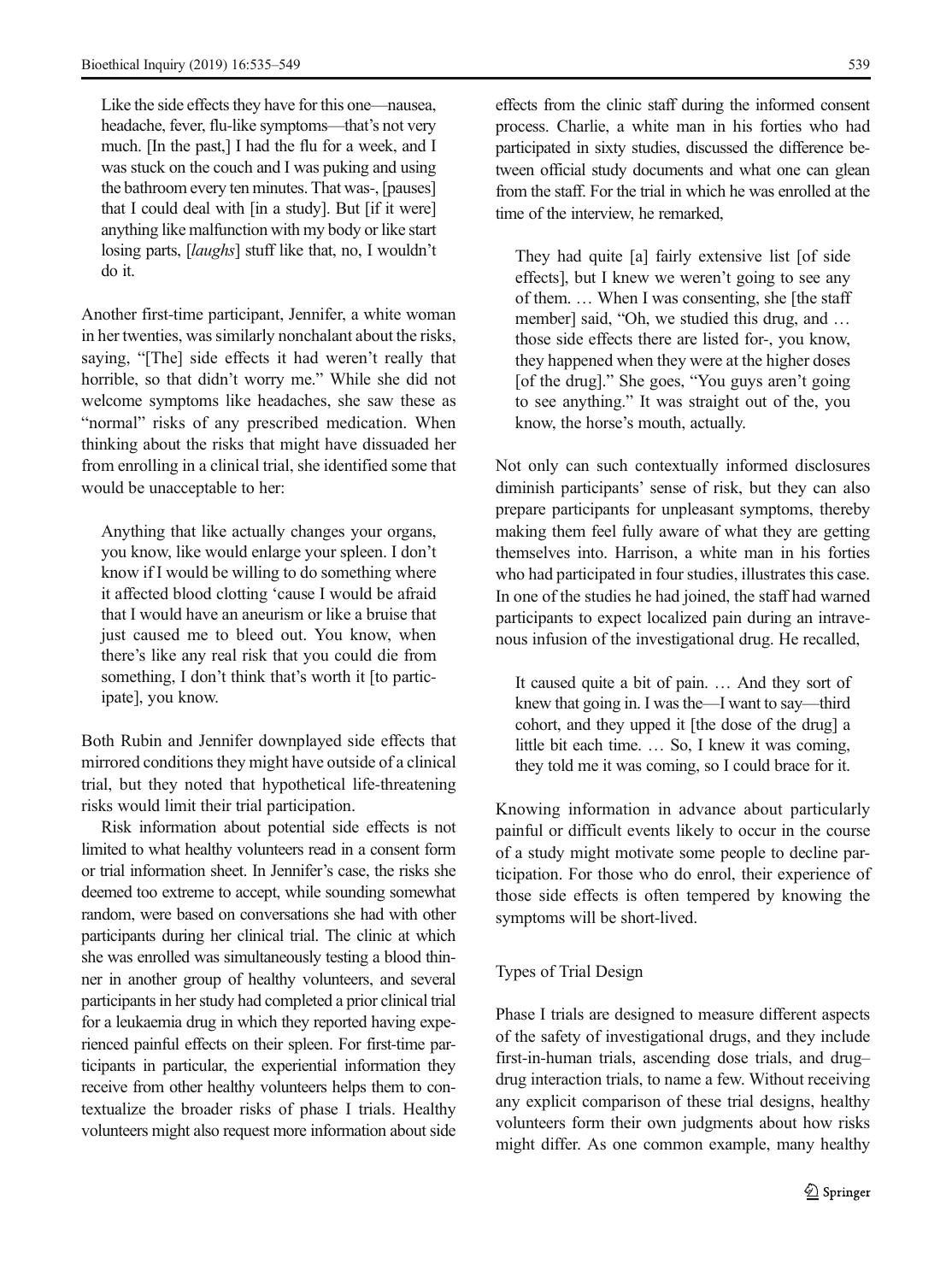volunteers have enrolled in bioequivalence studies. Unlike phase I trials of an investigational drug with limited safety data, bioequivalence studies compare an FDAapproved drug to a generic copy of that drug to prove that the generic is absorbed, metabolized, and excreted similarly to the original drug. Healthy volunteers are still exposed to side effects from these drugs, but many participants perceived the risks to be much lower than studies testing an investigational drug. For instance, Eugene, a white man in his forties participating in his second study, said, "I had no major concerns [about this study]. I was really, you know, quite at ease because it's already a marketed drug, so I felt there was a lot less risk involved than me testing an investigational drug." Similarly, Lauren, a white woman in her forties and in her second clinical trial, was also participating in a bioequivalence study. Thinking about the risk, she declared, "The medicine we're being injected with is an FDA-approved drug, so I didn't feel scared. I mean, I don't feel like I'm a guinea pig or anything."

Even with trials of investigational drugs, participants distinguished between the risks of different trial designs. In first-in-human (FIH) dose-escalation studies, some believed it is safer to participate early in the trial at the lowest dose, whereas others asserted that being in the first groups of humans to be dosed is riskier. Mindy and Jesse represent these two views of FIH trials respectively. Mindy, a white woman in her fifties in her second trial, opined,

I think we're the first cohort for this drug, which is always if I got in on a study, I would want to get in [the] first cohort where the drug is just at the beginning because, you know, I would fear damage of [sic: from] higher doses of drugs. … That's the only way I would do it.

Jesse, a Hispanic man in his thirties, had participated in ten studies and took a different stance on FIH trials:

Like, if it's the first in humans, those are the ones where I'm kinda like concerned about, but if I see, like, I'm the second or third cohort, then I'm a little bit more at ease 'cause there's another group that took it before me and they list the side effects on the consent form, what they [the other groups] experienced.

The case of FIH studies illustrates how the same risk information conveyed to healthy volunteers can be understood and processed in divergent ways, even leading individuals to make different decisions about which trials to join or avoid.

# Study Procedures

Healthy volunteers also differentiate among phase I risks based not on the drug being tested but on the medical procedures required. While blood and urine collection and ECGs are fairly standard in phase I trials, some studies include more invasive tests, such as muscle biopsy, lumbar puncture, or bronchoscopy (Dominguez et al. [2012\)](#page-13-0). These procedures alone have prompted healthy volunteers to decline studies. Mauricio, a Hispanic man in his twenties who had participated in four studies, recalled a study he had been offered that included a muscle biopsy. Not even remembering the medication being tested, Mauricio described his refusal to participate:

When they told me what it was, that they are going to cut out a piece of my leg like that to test something, … I said, "Really, no," I said no. [*laughs*] "We're grateful [for the opportunity], [but] I'm going to wait for another [study]." ... I really did not want that. … Because the truth is I don't know why really [they would do a biopsy]. They [usually] take your blood, but to me that seems like normal or something. I don't know, but to rip out a piece of the body? No, really no. (translated from Spanish)

With this clinical trial, Mauricio worried more about the violence a biopsy would do to his body than about the drug itself. Although a biopsy would certainly be uncomfortable, it is uncertain that its risk would be greater than the drug being tested.

A similar phenomenon occurs with lumbar puncture studies. Lumbar punctures have serious risks, such as the commonly occurring spinal headache, which results from decreased pressure in the brain after cerebrospinal fluid collection, or the rarer possibility of infection, bleeding, longer-term back or leg pain, or brain herniation (Cavens and Ramael [2009](#page-13-0)). Participants primarily feared they could be paralyzed if the physician made a mistake during the procedure. This anxiety comes across in how Colton, a black man in his forties who had participated in twenty studies, portrayed the procedure: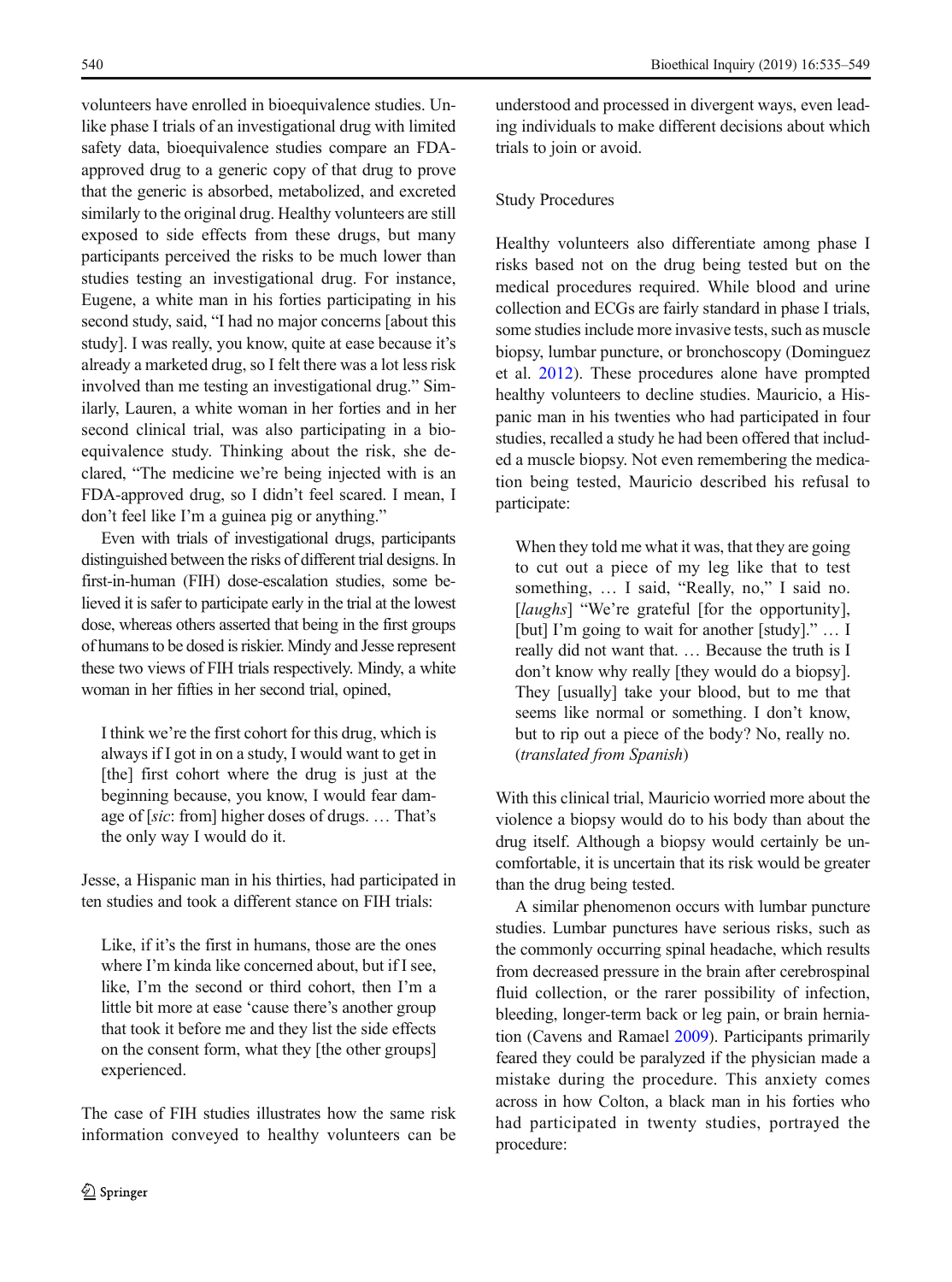I seen a study at a place [in the Northeast]. And I was going to do it, but it said it was a lumbar puncture, and I was like, "I'm not doing that 'cause that's my spine. [If] Somebody has a bad day [or] I get scared and jump, I'm paralyzed from the waist down from a study for \$3,000. Nah, it's not worth it."

Phase I trials might include a lumbar puncture because the pharmaceutical company developing the drug is investigating whether it crosses the blood–brain barrier, which might be the desired mechanism of action for therapeutic areas like Alzheimer's disease (Pardridge [2009](#page-14-0)). Nonetheless, participants generally were not focused on drug risks—and what it might mean for an investigational substance to be present in their brain and central nervous system. This was equally true for those participants who had consented to and participated in lumbar puncture studies and, therefore, might have had a better grasp on these trials' actual risks. Liam, a white man in his twenties, had participated in thirteen studies, nine of which had required at least one lumbar puncture. Although he rated phase I trial risks as a four or lower on a ten-point scale, he placed studies with lumbar punctures at a seven or eight, reasoning:

I've never had any complications, but, I mean, you are puncturing like a major part of your body, and that's your spinal column system. … You're depressurizing it, and it's invasive, so you're opening your body up to getting infections and things like that. So, but I feel like they know how to do the job, and they do it well, to the point where the risk for those things happening is very low, even though the risk still is there. So, I wouldn't like completely rate it at the very top [of the risk scale], but I'd say, you know, with it being so invasive, yes [it's a seven or eight].

In discussing the lumbar puncture studies he had done, Liam dismissively mentioned they were phase I trials for antidepressants, implying the study drugs raised no concern about risk at all. In short, some procedures may dominate participants' risk perceptions such that the drug risks are diminished or not brought to bear on their trial decision-making.

Overall, participants have had mixed results undergoing biopsies and lumbar punctures, and negative information about these studies travels fast among healthy volunteers. Given that these studies are conducted in the same clinics at the same time as other phase I trials, healthy volunteers could witness how others undergoing these procedures fare. In addition, invasive procedures make for particularly compelling tales when participants swap "war stories" about their prior clinical trial exploits (Fisher [2015b](#page-13-0)). Vicarious experiences of these procedures, even when exaggerated, become an important source of risk information for many participants. For Lena, a Hispanic woman in her fifties who had participated in fifteen studies, a muscle biopsy had not sounded very risky, but her perceptions changed after seeing its effects on others:

They had one here, a biopsy on their leg, I think it was. At first, [when] I thought about it, I said, "Oh, that's easy." But then when I saw what people are suffering, they can't even sit down. I mean they go through that, the-the pain, and they have to be with their leg. And I saw this lady-, I said, "Oh, no, no, no, I don't think I will go for that."

Lena demonstrates how participants' willingness to enrol in certain phase I trials can be changed by others' experiences. Likewise, witnessing others' experiences in lumbar puncture studies can confirm that these are also studies best avoided. For example, Oscar, a Hispanic man in his thirties who had participated in seven studies, had been tempted to enrol in a lumbar puncture study after his cousin had done one and used the \$8,000 study compensation to buy a car. When he finally called the clinic, the study was no longer recruiting. Oscar enrolled in a different phase I trial instead, and coincidentally, he was in the clinic with a group in the lumbar puncture study. Oscar recalled,

There was actually a guy … he was doing a spinal tap. And I just happened to walk past the room and the door was open, and I saw him like laying on his side and just zoned out, and not even really reading anything or watching TV, just like staring at the wall, just like laying there on his side. And I was like, "I think that man is dead." … So anyway … he was totally fine. But…I always tell them [the recruiters], "Oh, no, no, that's something I would never do."

Thus, participants' vicarious experiences and observations profoundly shape their perceptions of these procedures' risks, perhaps more so than the informed consent process.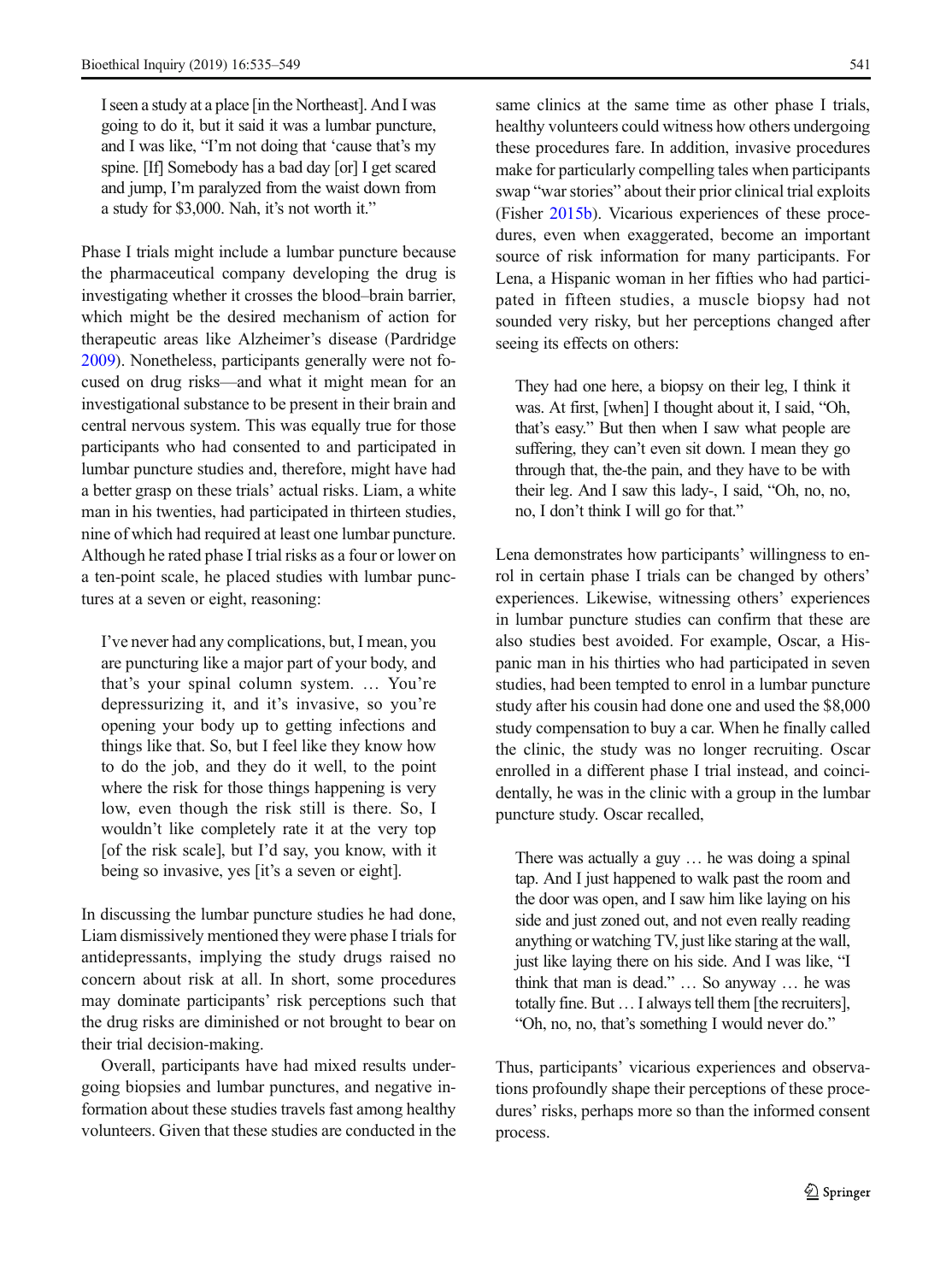# Long-Term Risks

For participants, phase I trials' long-term risks are highly uncertain. For example, when asked about the longterm risks, Millie, a black woman in her twenties who had participated in two studies, responded,

That's the thing, I don't know. They say after, like, this study, the stuff should be out of your system within thirty days or something like that. I'm not sure how it actually, like if it's attacking any of my blood cells or anything. So, it just really depends.

Information about risks that are merely speculative is generally not a required (or condoned) part of informed consent. In the absence of such information, many healthy volunteers worry about developing a health problem after a long latency period. This was true for Enrique, a Hispanic man in his forties who had participated in six studies:

And sometimes what I do think about is that maybe someday … it might cause harm in my organs, in my kidneys, or in my lungs, or in my liver or in my skin or with my eyesight or in my ears—in parts [of the body] that … are necessary for you to function properly. (translated from Spanish)

Concern about long-term risk was particularly acute among participants who believed a study drug could trigger the illness it was being developed to treat. Enrolled in his first study, Gavin, a white man in his thirties, articulated this worry:

I guess the only thing I'm really kind of concerned with is not short-term, it's long-term. You know, in forty-five years, how will I feel? In forty-five years, will I have Parkinson's because of this? So that is the only thing that has got my flag up, you know, that's the only, really, concern I have.

Participants' anxiety about this type of long-term risk was exacerbated when they had a family history of the disease targeted by the investigational drug. Jackie, a Hispanic multiracial woman in her forties, had mixed feelings about the diabetes drug she had taken in her first study. With several diabetic family members, she was simultaneously happy to contribute to the development of a medication that might help them and fearful that the

study would negatively affect her long-term health. She confided,

Well, I just kinda think, "Okay, I'm a perfectly healthy person now, [but] … what if in like five months … I do develop diabetes?" [laughs] I'm like, "Oh, I was taking this drug to, you know, to help study diabetes," and then, you know, you get it. … I kinda think about that.

In each case, the participants perceived that a single clinical trial could create health problems long after the study ended.

Participants also expressed concern about potential long-term effects from serial phase I participation. From this perspective, each clinical trial might not have longterm risks, but the accumulation of investigational drugs in multiple trials could damage one's overall health. This is a type of risk not covered by trial consent processes, which focus on individual clinical trials, but many participants assumed that serial participation imparted long-term risks. Underscoring this point, Roscoe, a black man in his forties who had participated in five studies, observed, "I think it'd be hard on your body [to do studies long-term]. ... I think the long-term effect, if you keep doing it, I think you're taking a risk. … Eventually it can catch up with you." Citing these potential long-term effects, Roscoe and other participants like him wanted to curb their trial participation to stave off any damage that could occur.

Creating ambiguity about long-term risks—from either a single trial or serial participation—are the bodily changes participants experience over time. Some attributed these changes to the natural process of aging, but many wondered whether study participation was the cause. Sylvester, a black man in his twenties who had participated in twenty studies, confided,

I have a concern about things. A recent concern of mine has been [that] every time I come to a study, my urination is weird. Since I'm a black male, I know prostate cancer is very, very prominent in black males, so I be having concerns about that. So, I'm planning on getting scheduled to have a prostate exam.

It is likely that none of Sylvester's past studies had indicated that long-term prostate problems could occur; however, he personally could not dismiss outright his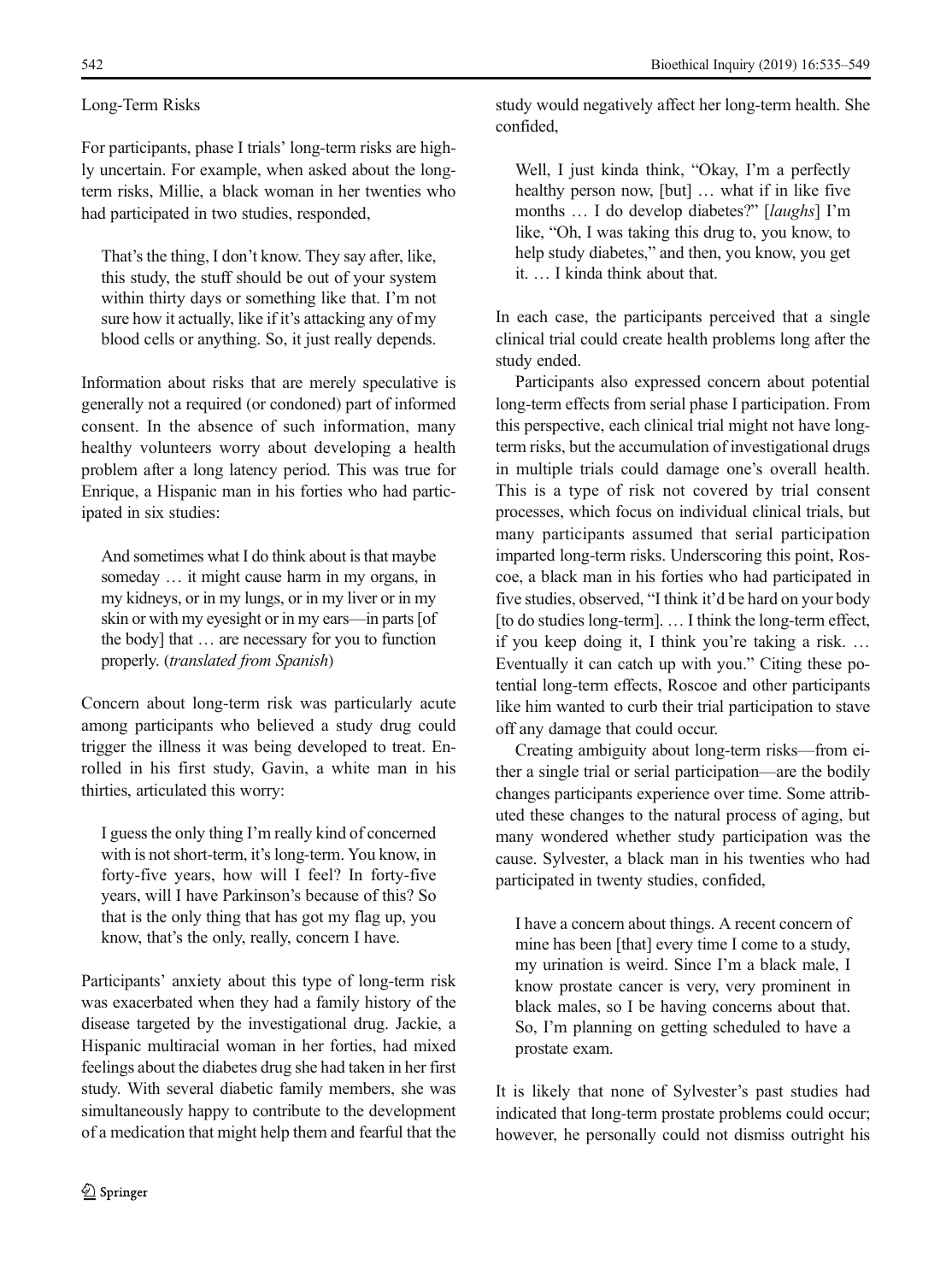participation as the cause because the symptoms appeared only after he had completed several trials.

Importantly, some participants were adamant that phase I trials have no potential long-term effects. Those individuals typically justified their belief based on how briefly healthy volunteers are exposed to an investigational drug. Wanda, a black woman in her fifties who had participated in seven trials, argued,

I don't think it's going to affect me for the longterm … because in most cases they're only giving you one pill, you know? … So I'm not worried about, you know, taking one pill 'cause you got drug addicts that take drugs every day, and it doesn't affect them for years, you know, so I don't worry about that too much.

Interestingly, when participants denied the possibility of long-term risks, they never did so by referring to the consent process. They could, for instance, have claimed that because the official trial information they were given did not include any long-term risks, these must not be real possibilities. Instead, they defended their position by appealing to other factors about clinical trials or health risks generally, and in that way mirrored the approach of participants who were concerned about long-term risks.

### Therapeutic Areas

Because consent processes focus on individual clinical trials, healthy volunteers receive no information comparing the risks of different types of investigational drugs. Participants nonetheless inferred how risks might differ based on the therapeutic area under investigation, often relying on their broader impressions of the illnesses rather than experience with particular clinical trials. As we have written elsewhere (Cottingham et al. [2018](#page-13-0)), some participants perceived investigational drugs for HIV or AIDS as posing an "exceptional risk," with deeper cultural fears about the disease inflecting their view of these phase I trials. Similar narratives about cancer studies and drugs that might affect the brain cast those therapeutic areas as requiring "strong"—and therefore riskier—medications. Focusing on cancer studies, Esteban, a Hispanic man in his thirties who had participated in ten studies, explicated, "In theory, if a medication is for cancer, it kills malignant cells. But

when you kill malignant cells, you're also going to kill good cells. That's going to affect you, so I don't do those types of studies" (translated from Spanish). Likewise, participants also identified psychotropic medications as those with profound risks to healthy volunteers. For example, Derek, a black man in his thirties who had participated in two studies, averred,

The ones I definitely won't mess with is anything dealing with the chemicals in the brain. Anything that's playing with your brain a lot of times is not fixable. … Like depression or anything, it does an imbalance, it's going to mess something up, I feel. It might decrease serotonin in your brain… your brain trying to get back on track, so it's trying to produce more [serotonin] and make it imbalanced. No.

In these instances, participants used their assumptions about an illness' seriousness to evaluate study risks, largely to compare the various phase I trials on offer.

While certain therapeutic areas signaled to most participants the presence of a greater risk, other types of investigational drugs created more conflicted views. Pain was one such area of drug development.<sup>1</sup> On one hand, participants associated pain medication with ubiquitous over-the-counter (OTC) drugs that are popularly viewed as very safe. In this vein, Luke, a black man in his thirties who had participated in six studies, described the migraine trial in which he was enrolled: "It's no risk. … I don't think it's risky 'cause it's like taking a Tylenol [acetaminophen], so a Tylenol ain't risky, you know?" Participants often presumed similarities between the investigational drug and OTCs, even when molecularly the drugs had nothing in common. This manifested for Becca, a white woman in her thirties who had participated in nine studies. Believing an investigational drug for rheumatoid arthritis—a systemic autoimmune disease—was similar to OTCs used for osteoarthritis a chronic joint disorder, Becca defended her decision to enrol in the trial: "I can justify it as it's all kind of, you know, like Advil [ibuprofen] or Tylenol [acetaminophen]. It's just a higher grade and a higher dosage kind

<sup>&</sup>lt;sup>1</sup> These interviews were conducted in 2013 prior to the extensive media coverage of the U.S. opioid epidemic. It is possible that participants today would have different views of pain medication as a result of more information about the use of addictive narcotics to treat pain.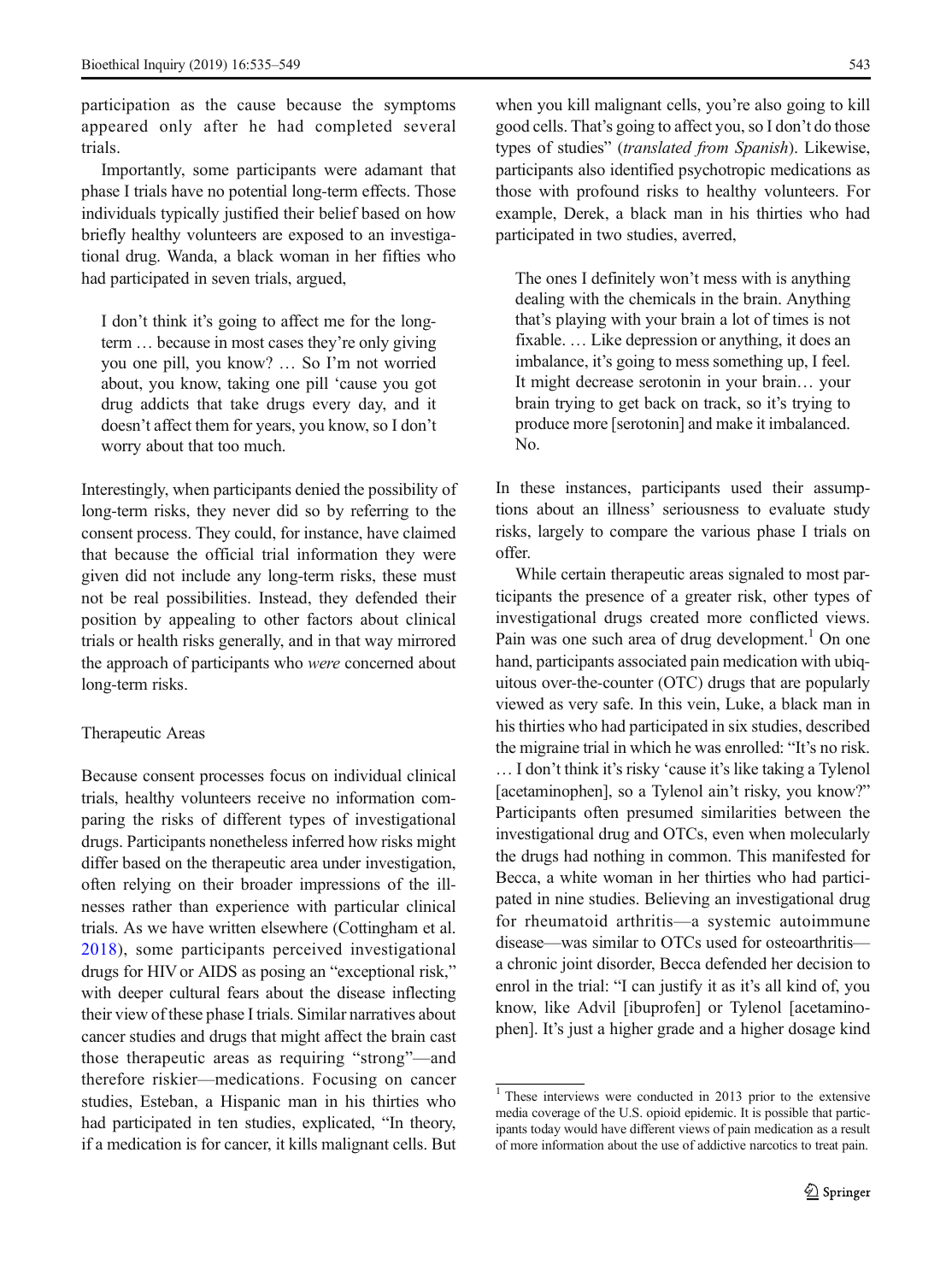of an idea. A similar, similar product." In other words, participants like Luke and Becca concluded these study drugs were low risk by comparing them to OTC products commonly used to treat pain. On the other hand, some participants associated pain medication with addiction, which heightened their risk perception. Voicing this view directly, Carly, a Hispanic American Indian woman in her forties who was enrolled in her first study, stated,

I'd think I would be afraid to take, like, anything having to do with pain—pain pills or anything to that nature—because I know you can become dependent on it and there can be an addiction involved, so I would be afraid to do that.

These divergent views about pain medications underscore how participants evaluate phase I trial risks through the lens of their own background assumptions. Becca's view specifically illustrates the problematic effect of misperception when participants minimalize trial risks by conflating radically different illnesses. This misunderstanding occurred despite an informed consent process that provided her with detailed information about the study. Most salient to her, and likely others in the same trial, was the notion that "arthritis" is a common and unalarming illness, unlike perhaps cancer or HIV.

## Dose Level and Frequency

As they considered phase I risks, participants also focused on the dose of investigational drugs. Rather than distinguishing among drug types, many participants believed that milligrams provide a meaningful and universal metric for risk information, with low doses as safe and higher doses as always riskier. Sylvester, the participant with prostate concerns, privileged dose in his decision-making about study enrolment:

I turned down studies before because of the milligrams … If it's past 500 [milligrams], I don't really do it. … I think my first study ever … was 1,000 milligrams, and I felt headaches and stuff, and I was like, it's not worth it.

Assessing risk by dose alone appears reasonable, especially as a means of comparing phase I trials based on seemingly standardized information across consent processes. Yet, notwithstanding Sylvester's personal experience, the relationship between dose and risk for different investigational drugs is complicated by the fact that some drugs are dangerous at very low doses whereas other drugs are safe at very high doses.

Participants' risk perceptions were shaped not only by the amount of drug given in each dose but also by the total number of doses of an investigational drug a phase I protocol required. Many participants assumed that a single dose presented less risk than repeated exposure. Indeed, Jean, a white woman in her fifties who had participated in three studies, declared, "The first study [I did], we had one dose, so I didn't think, really think anything would come of that." With larger numbers of pills consumed, participants worried more about the risk. For instance, Harry, a multiracial man in his twenties who had participated in seven studies, ruminated,

This one [clinical trial] I'm doing now [with daily dosing] seems to be the most riskiest study I've ever done. So, if you have to take lots of drugs, take them frequently and over a long period of time, that's more risky.

When comparing phase I trials, exposure to the drug over time might be more important risk information than the amount of the drug. Notably, the death and serious injury that occurred to healthy volunteers in a 2016 pain study in France was later attributed to repeated dosing of the investigational drug (Enserink [2016\)](#page-13-0). At the same time, this perspective generally places disproportionate weight on dosing relative to other important indicators of trial risks.

Compensation Level as Proxy for Risk

Healthy volunteers also commonly use study compensation as a comparative gauge of trial risk (Cryder et al. [2010](#page-13-0)). Among our participants, this was, for example, Harry's primary metric for determining how risky a study might be:

The more they pay you, presumably the riskier it is. That's kind of a rule of thumb, I would say. If they're paying me \$10,000 for a study, why are they paying so much, you know? That's the first thing that would come to mind.

Sherrie, a white woman in her thirties who had participated in two studies, echoed Harry's point but applied it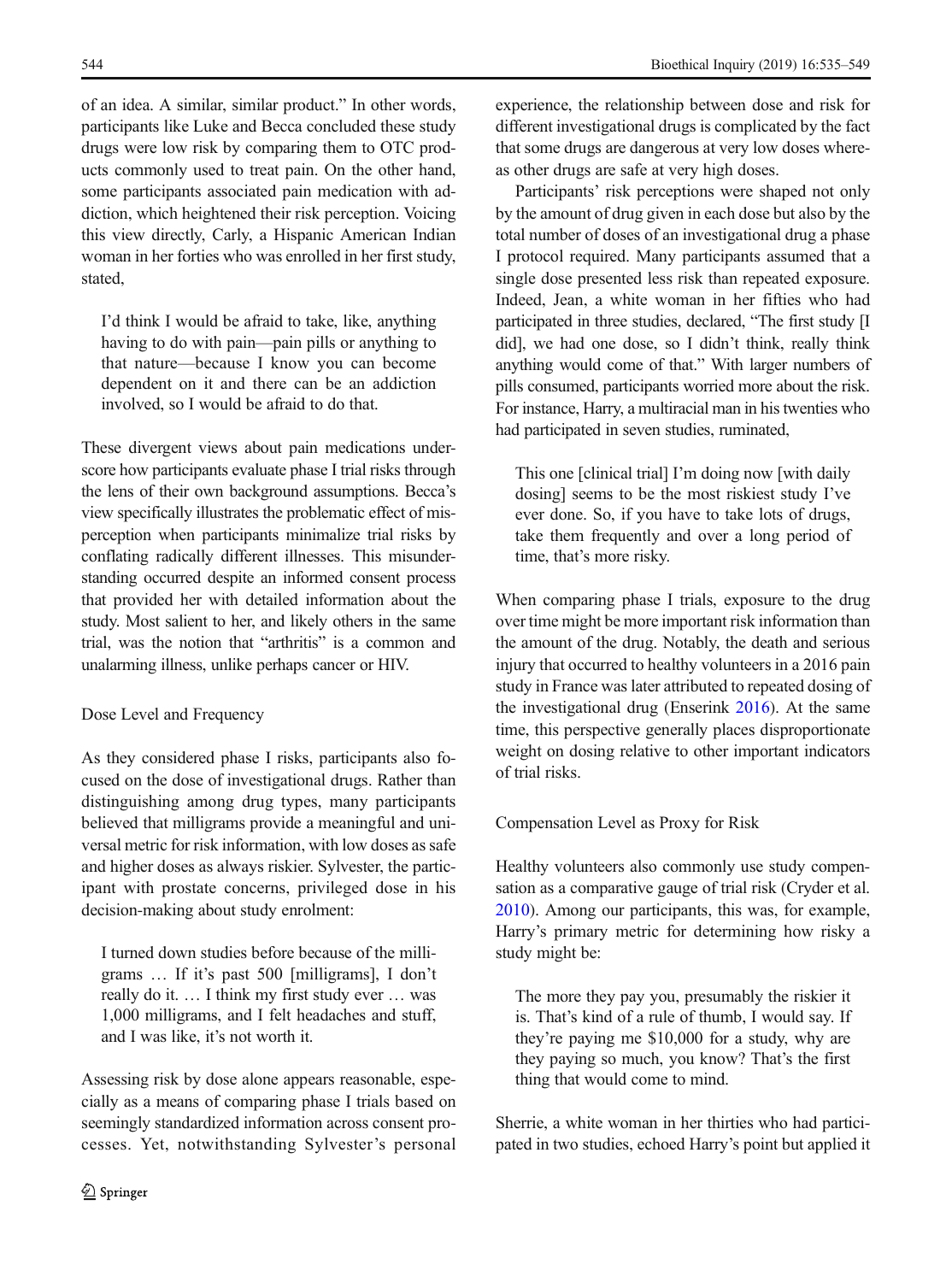to a study that paid \$4,000 in which she had actually enrolled:

There were some serious side effects with this one. It can be a carcinogenic, so it can cause cancer. It can … cause strokes, heart attacks. … Although the bigger side effects weren't as, the percentage wasn't as high. But for the smaller side effects—like loss of appetite, headaches, stomachache, things like that, and redness at the injection site—probabilities were pretty high for that. … I mean, … they're paying you this much money [i.e., \$4,000] for a reason. You know what I mean? … So, you should think about that.

Clinical trials are not supposed to compensate for risk. Instead, payment should be based on time and inconvenience (Gelinas et al. [2018\)](#page-13-0). This means that the longer a study is, the more it will pay participants. Longer studies also typically require more drug doses, so even when participants understand that compensation is tied to study length, this cannot be separated from their greater exposure to an investigational drug and therefore—directly or indirectly—risk. Moreover, there is no industry standard for payments allowable to healthy volunteers (Dickert, Emanuel, and Grady [2002](#page-13-0)), and there is significant variation in clinical trial payments. That study participants, rightly or wrongly, view studies that offer greater compensation as higher risk signals ongoing problems both in the ethical oversight of payment and how compensation is explained in the informed consent process.

### Risk Mitigation by Clinic

Many healthy volunteers argued that despite the numerous features that determine a phase I trial's risks, the system of study oversight ultimately keeps them safe. Participants cited how being confined to a research clinic so they can be monitored protects them from any serious harm. Representing this view was Lena, the participant who would refuse to participate in a biopsy study:

That's why they keep us in-house, so they can monitor on a daily base [sic], on a hourly base [sic] when we have the medicine. It's like every half hour they draw blood, they do EKGs and [blood] pressure. So, they're monitoring us really good in the first 24 hours once we dose. So I feel—myself—I feel that it's pretty safe.

Participants believe that monitoring keeps them safe because they assume that researchers can handle any urgent medical problems that occur. Some participants, like Garth, a white man in his thirties who was enrolled in his second study, undoubtedly had too much faith in the monitoring process: "I'm sure … they're not going to put people in major jeopardy. I mean if I'm allergic to something, they have the, you know, the drug to counteract that, which is, thank God, a good thing, you know?" Many also emphasized that it is not in researchers' best interest to have healthy volunteers die in a clinical trial. For example, Jervis, a black man in his thirties who had participated in four trials, remarked,

[Phase I trials] have some risks, but they are very minimum because they [the researchers] themself don't want to, you know, kill you in any way. If they do, that'll be, you know, bad news. But, they are all precautions taken. … You find they are professionals.

By adopting this view of phase I clinics, some healthy volunteers might be more comfortable in enrolling in higher risk studies because they trust that researchers will protect them from serious harm.

## **Discussion**

Previous research has documented that healthy volunteers perceive clinical trial risk on a spectrum between very risky to quite low risk (Chen et al. [2017](#page-13-0); Fisher et al. [2018](#page-13-0)). Focusing on participants' measure of trial risks, however, has offered limited insights into how they actually make those assessments. Our study illustrates the diversity of factors that contribute to healthy volunteers' understandings of trial risks, such as formal trial information, participants' own and others' experiences in clinical trials, comparisons among studies, and levels of trust in the research enterprise. It also shows how the informed consent process both provides concrete information and creates lacunae about the risks of particular trials.

Our findings support previous studies that highlight how consent forms and trial information sheets are best suited to communicating particular types of information. Specifically, consent documents lend themselves well to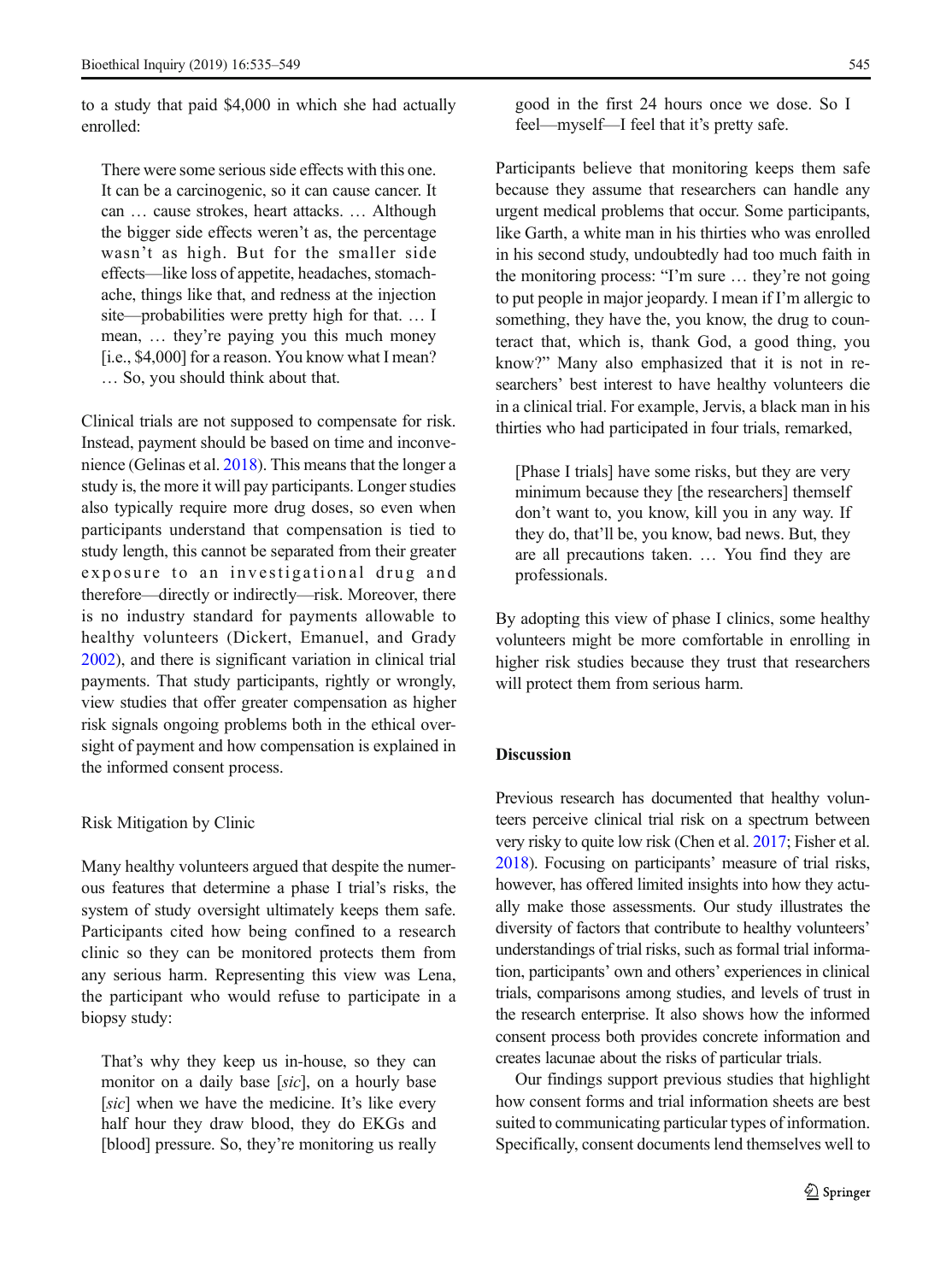describing the type of trial and the procedures involved (Berg et al. [2001\)](#page-13-0), such as the volume of blood collected and on what schedule. They also appear to be effective at describing short-term risks, such as the likely side effects that might result from consuming the investigational drug (Corrigan [2003](#page-13-0)). In our study, participants seemed to understand well and make enrolment decisions based on the temporary side effects or medical procedures associated with a study.

Despite its robustness, the consent process also allows certain misunderstandings about phase I trial risks to foment (see also Sankar [2004\)](#page-14-0). Importantly, these misunderstandings serve in some cases to diminish participants' perceptions of risk and in others to amplify them. We found evidence of the former in participants' view that low doses of investigational drugs were determinative of a safe study regardless of the chemical makeup of each drug. Additionally, participants might not fully appreciate that some trial harms cannot be managed or reversed by the research team, meaning that the risks are greater than these individuals believe. Exacerbating risk misperceptions was the tendency to view greater study payments as compensation for exposure to higher risk, even though many such studies merely took longer to complete. Risk perceptions were affected in both directions when participants judged study risks based on preconceived notions about the seriousness of the illness for which the investigational drug was being developed. This led in some cases to participants exaggerating the risks of a drug associated with cancer or HIVand in other cases to participants underrating the risks of pain medication. Likewise, unusual procedures, such as biopsies and lumbar punctures, often directed participants' attention away from the investigational drug so that the study's risks were decided by their view of those procedures alone.

Finally, healthy volunteers felt tremendous uncertainty about the long-term risks of phase I trial participation. This manifested in participants' anxiety that consuming an investigational drug could trigger the disease it was targeting as well as in their unanswered questions about the cumulative effects of serial participation. Whether or not their anxiety was created by the consent process, that process clearly did not dispel it. Phase I trial consent forms and trial information sheets often provide scant information about long-term risks. Participants might find the absence of formal warnings about long-term risks as indicative that the information is missing rather than researchers' expectation that long-term problems are unlikely or unknown.

In general, the ethical requirements for consent centre on the duties involved in informing individuals about discrete study participation choices (Sreenivasan [2003\)](#page-14-0). In phase I healthy volunteer trials, however, participants compare the risks of diverse trials in deciding when to enrol. Because such information is not part of the consent process, healthy volunteers must adjudicate for themselves with partial and inaccurate information how the risk of one available phase I trial might compare to another. That healthy volunteers do so is evident not only from our study but also prior research on this population that shows how individuals make different types of decisions about their study participation (Grady et al. [2017;](#page-13-0) Roberts and Kim [2017;](#page-14-0) Rabin and Tabak [2006](#page-14-0)).

Our study adds to this literature by revealing that some risk misperceptions are encouraged by the structure of phase I trials. Because healthy volunteers are generally not seeking particular studies, the varied offerings can encourage them to compare studies in order to maximize how much they earn, on one hand, and minimize the risk to which they are exposed, on the other. However, the heterogeneous nature of phase I trial risks complicates this process. For example, despite efforts to ensure that phase I trials are generally low risk, some drugs are in fact dangerous at low doses and others are safe at very high doses. Additionally, the confinement structure of phase I trials encourages the sharing of risk information among participants. This means that participants assess risks based in part on what adverse effects they witness during studies or what other participants tell them about different studies' risks. These informal information sources might even compete with the formal consent process, leaving participants to speculate, in particular, about risks and safeguards not explicitly addressed by the consent process.

Because the informed consent process largely ignores many of the background assumptions that healthy volunteers use to make sense of formal trial information, we propose additional consideration of the following ethical factors regarding the consent process: financial inducements, bidirectional communication about study risk, and addressing unknown risks.

Financial inducement The U.S. system of clinical trial oversight allows payment for research participation provided it does not unduly influence decision-making. Nonetheless, monetary incentives are not considered benefits that may offset risk in the ethical evaluation of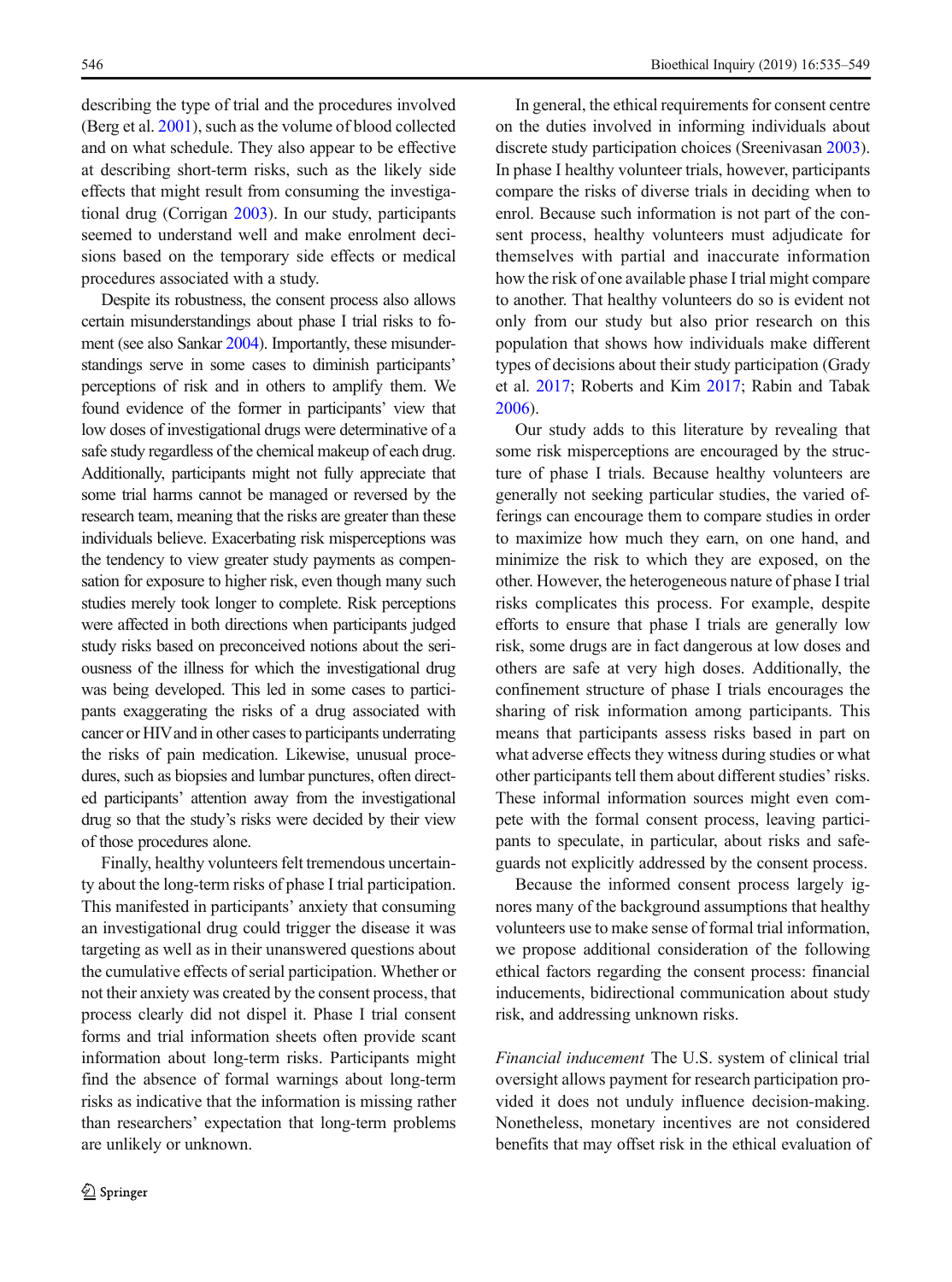clinical trials (U.S. National Institutes of Health [2005](#page-14-0); U.S. Food and Drug Administration [1998\)](#page-14-0). Doing otherwise would be ethically problematic, especially for trials that carry significant medical risks. However, as we have illustrated, healthy volunteers do balance risk against financial benefit in their decision-making about phase I trials. Therefore, ethics review boards and phase I investigators must be realistic about the extent to which participants' risk perceptions might be transformed by financial benefits. Furthermore, it is important to recognize that even though study compensation is largely set to incentivize consent to clinic confinement, individuals considering enrolling are likely to tie higher amounts directly to greater risks. These perceptions ought to be addressed explicitly in the consent process.

Bidirectional communication about study risks Healthy volunteers hold complex and varying views about how risks of phase I trials are constituted. These views may be more or less scientifically plausible, and as we demonstrated, they may also be shared or witnessed within the community of participants and/or idiosyncratic to individual participants. In describing trial risks during the informed consent process, researchers must be aware of the risk perceptions, including study procedure risks, that each participant brings to the conversation so that researchers can better engage with these perspectives. Data from our study offer specific content areas that researchers and healthy volunteers could more fully discuss. For example, researchers could clarify for participants that a lesser dose of a drug should not necessarily be conflated with a lower risk. In addition, researchers could ensure that participants understand how certain potential harms cannot be ameliorated, even by attentive clinic staff.

Unknown or unknowable risks Although the risk of any phase I trial will be somewhat uncertain, many healthy volunteers express concerns about the longer-term impact of an investigational drug as well as of serial trial participation. As we have already noted, these risks are plagued with even more ambiguity as little information or evidence exists to anticipate long-term harms. However, investigators and ethics review boards could structure the informed consent process to address concerns that emerge from healthy volunteers' serial trial enrolment. This would mean contending with participants' diverse experiences with and conjectures about more speculative forms of risk. More broadly, our study also suggests that the informed consent process for all clinical trials should include more explicit discussions with prospective participants about the likelihood and nature of long-term or cumulative risks.

## Conclusion

Our intention here is not to suggest that phase I clinics have been remiss in their duty to secure informed consent from healthy volunteers, but our findings do underscore the importance of empirical research on trial participants' perceptions of risk. Participants are neither passive recipients of risk information nor fully knowledgeable actors when it comes to making risk-related decisions; rather, their risk perceptions are constantly constructed, maintained, and negotiated within a larger community of serial participants and a culture of clinical research. Personal experiences and observations can significantly influence risk perceptions and decisionmaking, but these are integral parts of the context for phase I research, not separate corrupting factors.

The particular types of misunderstandings that healthy volunteers have about trial risks are not obvious, and some of these can be addressed in the broader informed consent process if not through the documents that prospective participants receive for particular trials. Some scholars have argued for shorter, more streamlined consent forms and trial information sheets in phase I trials (Stunkel et al. [2010](#page-14-0)), but the problem appears to stem not from providing too much information but instead fine-tuning what details might be particularly important. Given that healthy volunteers express ambivalence about the long-term participation risks, more can be done during the consent process to explain how and why long-term effects might occur or, when relevant, are impossible or unlikely. Likewise, knowing that participants are apt to make risk and financial benefit comparisons among different phase I trials, the consent process should debunk false assumptions about drug dose and therapeutic class as well as address participant perspectives about the tie between financial compensation and trial risk. Additionally, when invasive procedures are required in trials, the risks of the drugs related to those procedures (e.g., blood clotting times for biopsies or permeability of the blood–brain barrier for lumbar punctures) must be emphasized more. Finally, in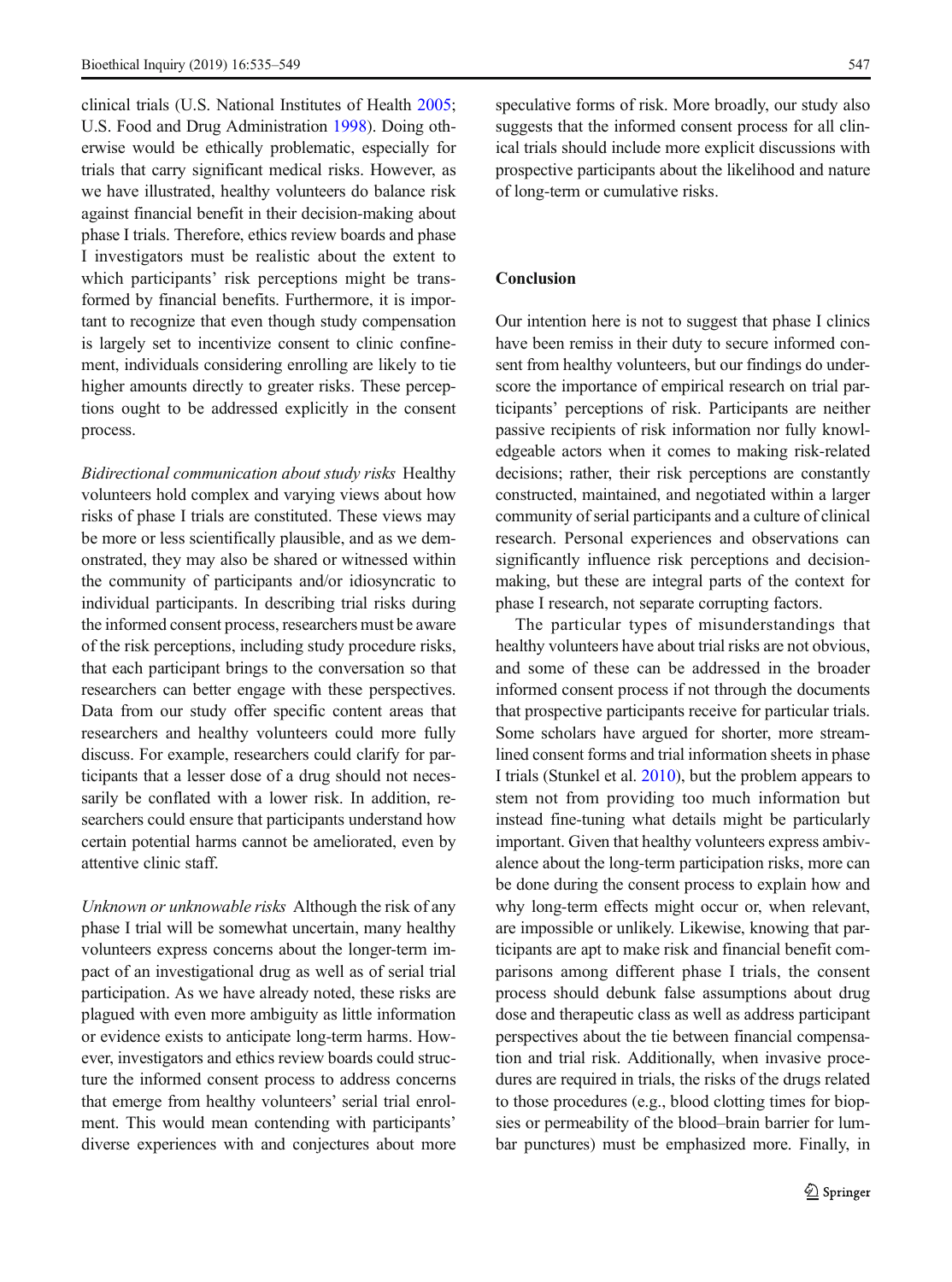<span id="page-13-0"></span>order to correct unrealistic views of the safety provided by clinics, staff should be forthright about the purposes for and limitations of monitoring participants' reactions to investigational drugs. The informed consent process can be improved, and part of the ethical duty to meet participants where they are requires that we understand the basis for their beliefs about risks and help them make decisions that are grounded in the most accurate information possible.

Funding Research reported in this article was supported under a grant from the National Institute of General Medical Sciences (National Institutes of Health) under award number R01GM099952, "Factors Affecting Healthy Volunteers' Long-Term Participation in Clinical Trials" (PI: Fisher).

#### **References**

- Abadie, R. 2010. The professional guinea pig: Big pharma and the risky world of human subjects. Durham, NC: Duke University Press.
- Berg, J.W., P.S. Appelbaum, C.W. Lidz, and L.S. Parker. 2001. Informed consent: Legal theory and clinical practice, 2nd ed. New York: Oxford University Press.
- Cavens, L., and S. Ramael. 2009. Cerebrospinal fluid sampling in phase 1 clinical trials: Mind over matter? SGS Life Science Technical Bulletin (30): 1–5.
- Chan, S. 2016. 6 hospitalized, one of them brain-dead, after drug trial in France. Jan 15, New York Times.
- Chen, S.C., N. Sinaii, G. Bedarida, M.A. Gregorio, E. Emanuel, and C. Grady. 2017. Phase 1 healthy volunteer willingness to participate and enrollment preferences. Clinical Trials 14(5): 537–546.
- Corbie-Smith, G., S.B. Thomas, and D.M.M. St. George. 2002. Distrust, race, and research. Archives of Internal Medicine 162(21): 2458–2463.
- Corrigan, O. 2003. Empty ethics: The problem with informed consent. Sociology of Health & Illness 25(3): 768–792.
- Cottingham, M.D., J.M. Kalbaugh, T. Swezey, and J.A. Fisher. 2018. Exceptional risk: Healthy volunteers' perceptions of HIV/AIDS clinical trials. Journal of Acquired Immune Deficiency Syndromes 79(S1): S30–S36.
- Cryder, C.E., A.J. London, K.G. Volpp, and G. Loewenstein. 2010. Informative inducement: Study payment as a signal of risk. Social Science and Medicine 70(3): 455–464.
- Dickert, N., E. Emanuel, and C. Grady. 2002. Paying research subjects: An analysis of current policies. Annals of Internal Medicine 136(5): 368–373.
- Dominguez, D., M. Jawara, N. Martino, N. Sinaii, and C. Grady. 2012. Commonly performed procedures in clinical research: A benchmark for payment. Contemporary Clinical Trials 33(5): 860–868.
- Edelblute, H.B., and J.A. Fisher. 2015. Using "clinical trial diaries" to track patterns of participation for serial healthy volunteers in U.S. phase I studies. Journal of Empirical Research on Human Research Ethics 10(1): 65–75.
- Elliott, C. 2008. Guinea-pigging. The New Yorker, January 7, 36– 41.
- Emanuel, E.J., G. Bedarida, K. Macci, N.B. Gabler, A. Rid, and D. Wendler. 2015. Quantifying the risks of non-oncology phase I research in healthy volunteers: Meta-analysis of phase I studies. BMJ 350: h3271.
- Enserink, M. 2016. French company bungled clinical trial that led to a death and illness, report says. Last modified February 5, 2016. [http://www.sciencemag.org/news/2016/02/french](http://www.sciencemag.org/news/2016/02/french-company-bungled-clinical-trial-led-death-and-illness-report-says)[company-bungled-clinical-trial-led-death-and-illness-report](http://www.sciencemag.org/news/2016/02/french-company-bungled-clinical-trial-led-death-and-illness-report-says)[says.](http://www.sciencemag.org/news/2016/02/french-company-bungled-clinical-trial-led-death-and-illness-report-says) Accessed May 5, 2018.
- Faden, R.R., and T.L. Beauchamp. 1986. A history and theory of informed consent. New York: Oxford University Press.
- Fisher, J.A. 2006. Procedural misconceptions and informed consent: Insights from empirical research on the clinical trials industry. Kennedy Institute of Ethics Journal 16(3): 251–268.
- Fisher, J.A. 2009. Medical research for hire: The political economy of pharmaceutical clinical trials. New Brunswick, NJ: Rutgers University Press.
- Fisher, J.A. 2015a. Feeding and bleeding: The institutional banalization of risk to healthy volunteers in phase I pharmaceutical clinical trials. Science, Technology, & Human Values 40(2): 199–226.
- Fisher, J.A. 2015b. Stopped hearts, amputated toes, and NASA: Contemporary legends among healthy volunteers in US phase I clinical trials. Sociology of Health and Illness 37(1): 127–142.
- Fisher, J.A. 2020. Adverse events: Race, inequality, and the testing of new pharmaceuticals. New York: New York University Press.
- Fisher, J.A., and C.A. Kalbaugh. 2011. Challenging assumptions about minority participation in U.S. clinical research. American Journal of Public Health 101(12): 2217–2222.
- Fisher, J.A., L. McManus, M.D. Cottingham, J.M. Kalbaugh, M.M. Wood, T. Monahan, and R.L. Walker. 2018. Healthy volunteers' perceptions of risk in US phase I clinical trials: A mixed-methods study. PLOS Medicine 15(11): e1002698.
- Gelinas, L., E.A. Largent, I.G. Cohen, S. Kornetsky, B.E. Bierer, and H.F. Lynch. 2018. A framework for ethical payment to research participants. New England Journal of Medicine 378(8): 766–771.
- Grady, C. 2015. Enduring and emerging challenges of informed consent. New England Journal of Medicine 372(9): 855–862.
- Grady, C., G. Bedarida, N. Sinaii, M.A. Gregorio, and E.J. Emanuel. 2017. Motivations, enrollment decisions, and socio-demographic characteristics of healthy volunteers in phase 1 research. Clinical Trials 14(5): 526–536.
- Johnson, R.A., A. Rid, E. Emanuel, and D. Wendler. 2016. Risks of phase I research with healthy participants: A systematic review. Clinical Trials 13(2): 149–160.
- Kass, N.E., R. Myers, E.J. Fuchs, K.A. Carson, and C. Flexner. 2007. Balancing justice and autonomy in clinical research with healthy volunteers. Clinical Pharmacology and Therapeutics 82(2): 219–227.
- Kent, G. 1996. Shared understandings for informed consent: The relevance of psychological research on the provision of information. Social Science and Medicine 43(10): 1517–1523.
- Kingori, P. 2015. The "empty choice": A sociological examination of choosing medical research participation in resourcelimited Sub-Saharan Africa. Current Sociology 63(5): 763– 778.